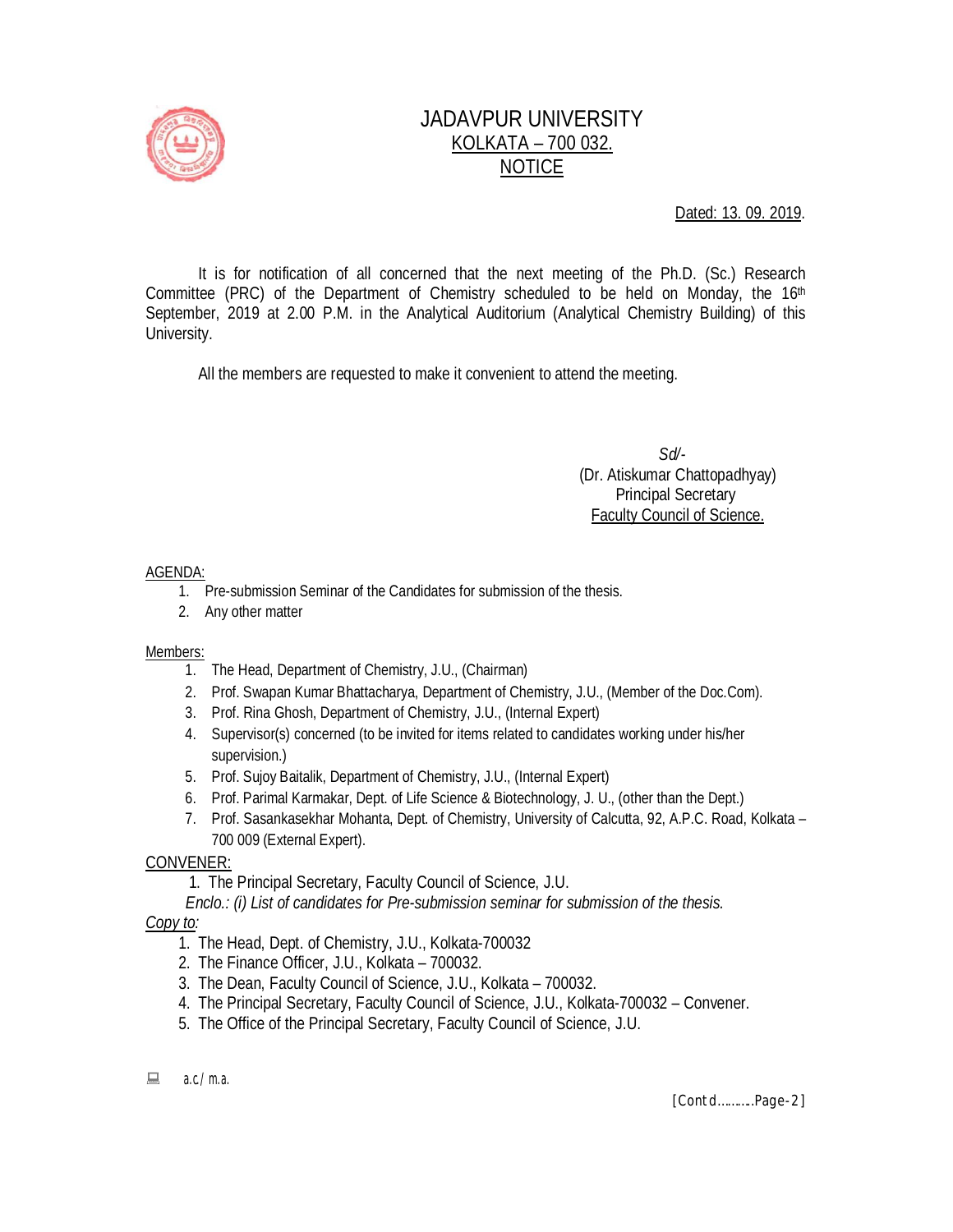#### **DEPARTMENT OF CHEMISTRY LIST OF CANDIDATES FOR PRE-SUBMISSION SEMINAR FOR SUBMISSION OF THE THESIS**  $\overline{\bullet}$

| Time:          | List of Candidates for pre-submission seminar for submission of the thesis<br>Venue: Analytical Auditorium (Analytical Chemistry Building)<br>2-00 P.M. | Date: 16.09.2019                                                                                                                                          |                                                                                                                                                           |                         |                                                                     |
|----------------|---------------------------------------------------------------------------------------------------------------------------------------------------------|-----------------------------------------------------------------------------------------------------------------------------------------------------------|-----------------------------------------------------------------------------------------------------------------------------------------------------------|-------------------------|---------------------------------------------------------------------|
| SI.<br>No      | Name of the<br>candidates<br>[Index $No$ ]                                                                                                              | Name of the<br>Supervisor/s                                                                                                                               | Proposed Title of<br>the Thesis                                                                                                                           | Date of<br>Registration | Date of<br>Publication<br>of Course<br><b>Work</b><br><b>Result</b> |
| $\mathbf{1}$ . | Sri Arka Porey<br>[Index No.:<br>148/16/Chem./25]                                                                                                       | Dr. Joyram Guin,<br>Associate Professor,<br>Dept. of Organic<br>Chemistry, I.A.C.S.,<br>2A& B Raja S.C.<br>Mullick Road,<br>Jadavpur, Kolkata-<br>700032. | "Enantioselective<br>Construction of C-C<br>and C-Heteroatom<br>Bonds via Oxidative<br>N-Heterocyclic<br>Carbene Catalysis".                              | 17.08.2016              | 08.11.2017                                                          |
| 2.             | Sri Tapas Kumar<br>Mondal<br>[Index No.:<br>182/16/Chem./25]                                                                                            | Prof. Shyamal Kumar<br>Saha, School of<br>Materials Sciences,<br>I.A.C.S., 2A& B Raja<br>S.C. Mullick Road,<br>Jadavpur, Kolkata-<br>700032.              | "Synthesis and<br>Characterization of<br>highly luminescent<br>carbon based<br>quantum dots for<br>sensing applications".                                 | 08.11.2016              | 08.11.2017                                                          |
| 3.             | Sri Pinaki<br>Bhattacharjee<br>[Index No.:<br>211/16/Chem./25]                                                                                          | Dr. P. Jaisankar,<br>Chief Scientist &<br>Head, Dept. of<br>Organic & Medicinal<br>Chemistry, I.I.C.B.,<br>Jadavpur, Kolkata-<br>700032.                  | "I nvestigations on<br>photophysical and<br>chiroptical properties<br>of novel N-<br>heterocycles and<br>their potential<br>biological<br>applications".  | 02.11.2016              | 17.04.2018                                                          |
| 4.             | Sri Pronay<br>Makal<br>[Index No.:<br>228/16/Chem./25]                                                                                                  | Prof. Debajyoti Das,<br>Energy Research<br>Unit, I.A.C.S., 2A&B<br>Raja S.C. Mullick<br>Road, Jadavpur,<br>Kolkata-700032.                                | "Chemical synthesis<br>and modification of<br><b>Titanium Dioxide</b><br>based nano-materials<br>for photocatalytic<br>and photovoltaic<br>applications". | 25.11.2016              | 24.06.2019                                                          |

*[Contd………..Page-3]*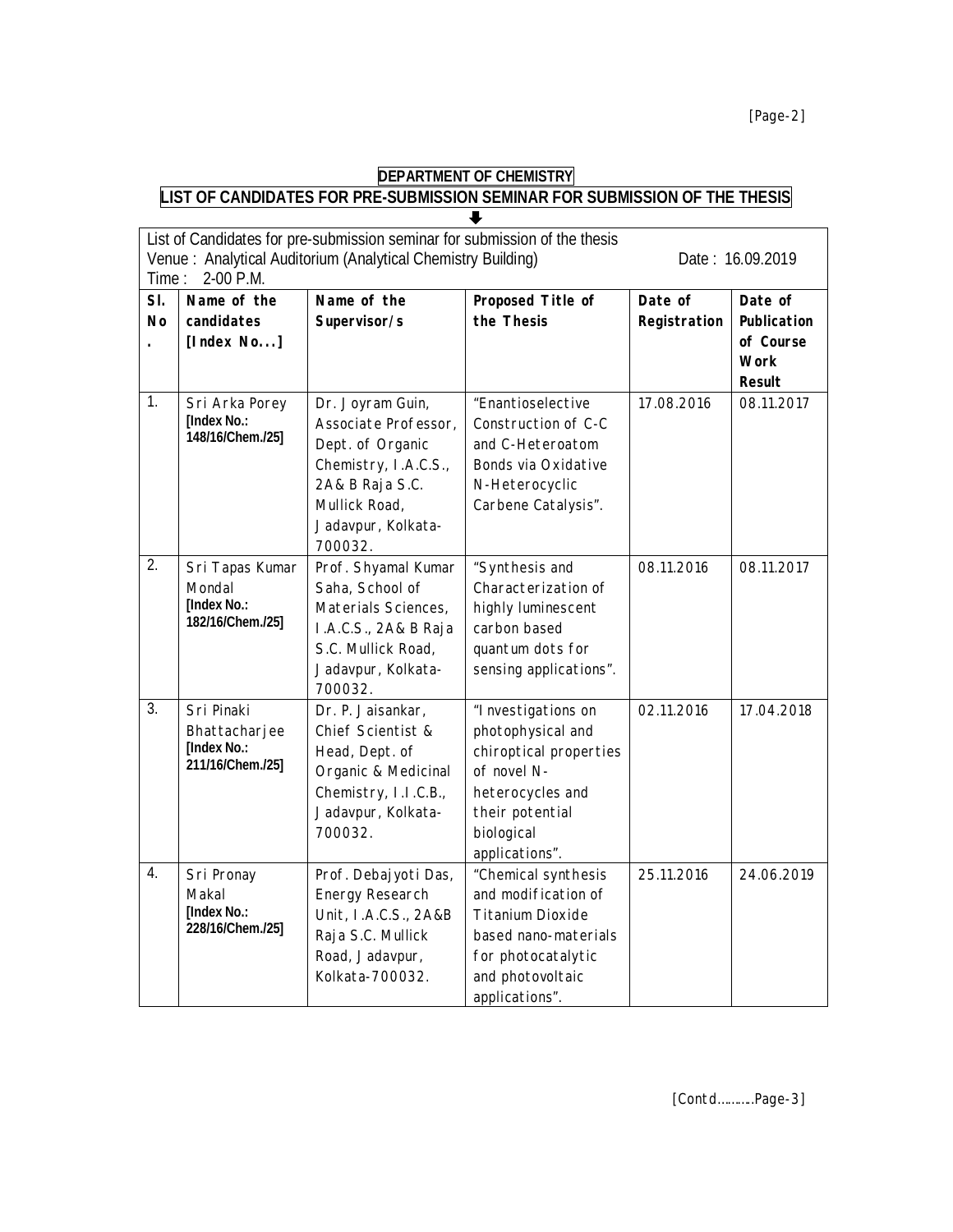|     |                                                                     |                                                                                                                                                                                                                                          |                                                                                                                                                       |            | $[Page-3]$ |
|-----|---------------------------------------------------------------------|------------------------------------------------------------------------------------------------------------------------------------------------------------------------------------------------------------------------------------------|-------------------------------------------------------------------------------------------------------------------------------------------------------|------------|------------|
| 5.  | Smt. Catherine<br>Ghosh<br>[Index No.:<br>133/16/Chem./25]          | Prof. Kankan<br>Bhattacharyya,<br>Visiting Professor,<br>I I SER-Bhopal and<br>Dr. Biman Jana,<br>Associate Professor,<br>School of Chemical<br>Sciences, I.A.C.S.,<br>2A& B Raja S.C.<br>Mullick Road,<br>Jadavpur, Kolkata-<br>700032. | "CONFOCAL<br>MICROSCOPY OF<br>LIVE CELL AND<br><b>BIOLOGICAL</b><br>SYSTEMS".                                                                         | 09.08.2016 | 08.11.2017 |
| 6.  | Smt. Gargi<br>Chakraborti<br><b>[Index No.:</b><br>239/15/Chem./24] | Prof. Jyotirmayee<br>Dash, School of<br><b>Chemical Sciences</b><br>I.A.C.S., 2A& B Raja<br>S.C. Mullick Road,<br>Jadavpur, Kolkata-<br>700032.                                                                                          | "Triazole Prolinamide<br>Promoted Organic<br>Transformations in<br>Aqueous Media:<br>Application towards<br>the Synthesis of<br>Bioactive Scaffolds". | 04.11.2015 | 08.11.2017 |
| 7.  | Smt. Saheli<br>Ghosh<br>[Index No.:<br>263/15/Chem./24]             | Dr. Debajyoti<br>Ghoshal, Associate<br>Professor, Dept. of<br>Chemistry, J.U.<br>Kolkata-700032.                                                                                                                                         | "DESIGN OF SOME<br>MULTI FUNCTI ONA<br>L COORDI NATION<br>POLYMERS".                                                                                  | 17.11.2015 | 07.02.2017 |
| 8.  | Sri Sumit Kumar<br>Dutta<br>[Index No.:<br>185/15/Chem./24]         | Prof. Narayan<br>Pradhan, Depot. Of<br>Materials Sciences,<br>I.A.C.S., 2A& B Raja<br>S.C. Mullick Road,<br>Jadavpur, Kolkata-<br>700032.                                                                                                | "Ligand Modulated<br>Formation of<br>Microcrystals and<br>Nanocrystals of 2D<br>and 3D Lead Halide<br>Perovskites".                                   | 13.10.2015 | 12.02.2016 |
| 9.  | Sri Manish Jana<br><b>IIndex No.:</b><br>85/16/Chem./24]            | Dr. Amit Majumdar,<br>Associate Professor,<br>School of Chemical<br>Sciences, I.A.C.S.,<br>2A& B Raja S.C.<br>Mullick Road,<br>Jadavpur, Kolkata-<br>700032.                                                                             | "Functional Modeling<br>Chemistry of<br><b>Flavodiiron Nitric</b><br>Oxide Reductases".                                                               | 04.05.2016 | 08.11.2017 |
| 10. | Sri Sudipta<br>Bera<br>[Index No.:<br>17/16/Chem./24]               | Prof. Rupa<br>Mukhopadhyay,<br>Dept. of Biological<br>Chemistry, I.A.C.S.,<br>2A& B Raja S.C.<br>Mullick Road,<br>Jadavpur, Kolkata-<br>700032.                                                                                          | "Assessment of<br>Suitability of<br>Ferritin as<br>Bioelectronic and<br>Optical Material".                                                            | 05.02.2016 | 08.11.2017 |

*[Contd………..Page-4]*